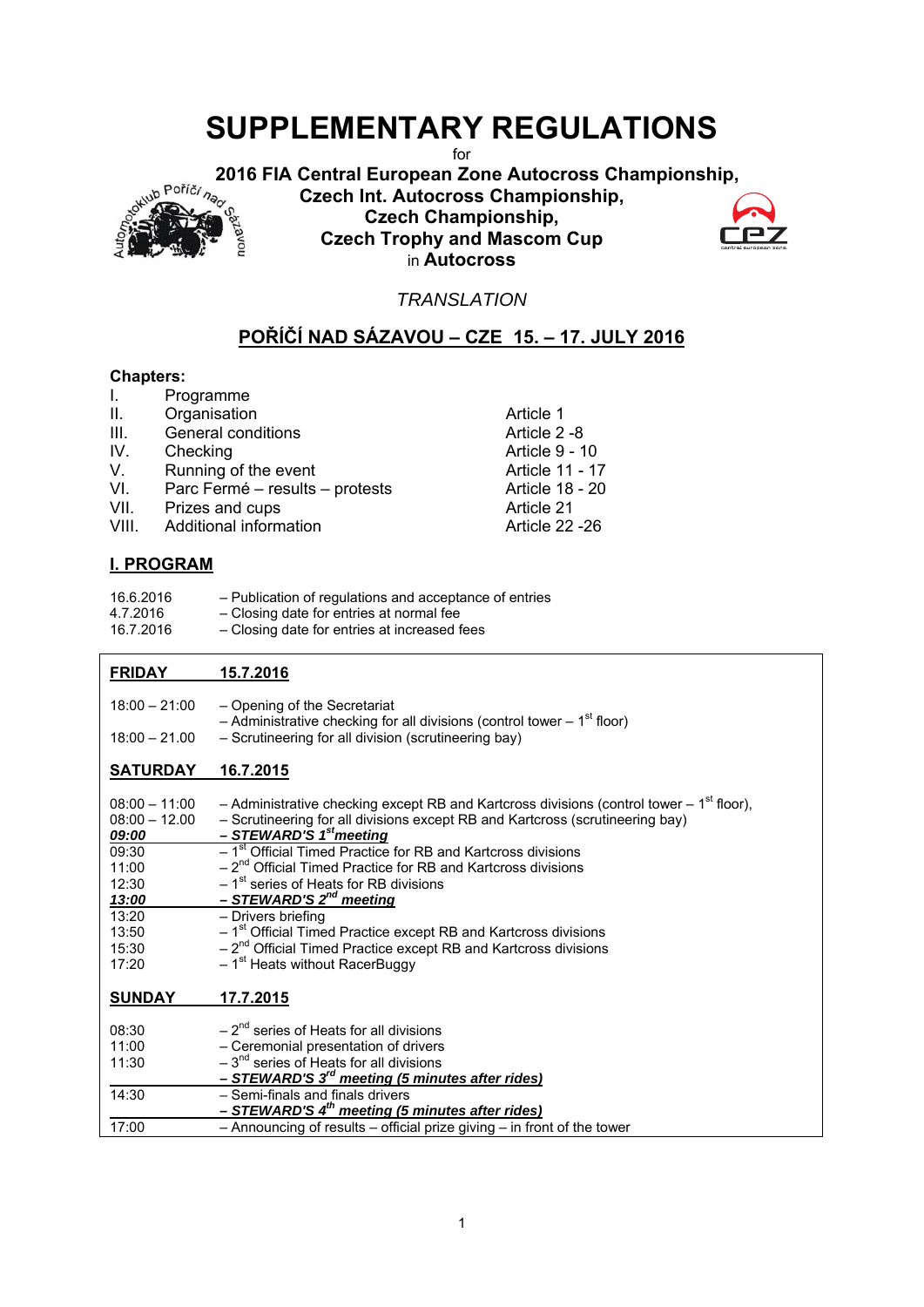#### **II. ORGANISATION**

1.1. The Automotoklub Poříčí nad Sázavou organises races: Championship of Central European zone, International Championship of Czech republic (MMCR), Championship of Czech republic, Czech Trophy, MASCOM cup and Slovak championship in autocross in accordance with the international sporting code(and its appendices) of the FIA, the FIA and NSR regulations for autocross, the General Prescriptions for Championships and these Supplementary Regulations and any further regulations published by the organisers.

#### **1.2. Organising committee:**

| - Tomáš Jeníček                 |                                                                                                          |  |
|---------------------------------|----------------------------------------------------------------------------------------------------------|--|
|                                 | - Jiří Mareš, Vratislav Hruška, Michal Dvořák, Zdeněk Limon, Jan Růžička,                                |  |
| Pavel Breburda                  |                                                                                                          |  |
| Automotoklub Poříčí nad Sázavou |                                                                                                          |  |
|                                 |                                                                                                          |  |
| FAX: +420 241 932 088           |                                                                                                          |  |
|                                 | www.homolka.estranky.cz                                                                                  |  |
|                                 | Address of the secretariat -<br>Poříčí nad Sázavou, 25721, Czech republic<br>e-mail: AMKPorici@seznam.cz |  |

#### **1.3. Officials:**

| Chairman of stewards<br>Steward<br>Steward<br>Director of the race<br>Assistent of director | - Ondřej Indrák<br>- Milan Tejchman<br>- Peter Müller<br>- Jiří Mareš<br>- Milan Šarovec | CZ<br><b>CZ</b><br>A<br>+420 602 352 174 |  |  |
|---------------------------------------------------------------------------------------------|------------------------------------------------------------------------------------------|------------------------------------------|--|--|
| Secretary of the meeting                                                                    | - Vratislav Hruška                                                                       | +420 602 324 566                         |  |  |
| Secretary of the stewards                                                                   | - Jana Dománková                                                                         |                                          |  |  |
| Chief scrutineer                                                                            | - Jiří Urban                                                                             |                                          |  |  |
| Chief timekeeper                                                                            | - Miroslav Pleticha                                                                      |                                          |  |  |
| Safety officer                                                                              | - Marek Havelka                                                                          |                                          |  |  |
| Chief medical officer                                                                       | - MUDr. Sosan                                                                            |                                          |  |  |
| Timekeeping by:                                                                             | - CHRONORACE Sedičany                                                                    |                                          |  |  |
| Drivers liaison officer                                                                     | - Daniel Starec                                                                          | +420 725 747 944                         |  |  |
| Chief of organisers                                                                         | - Tomáš Jeníček                                                                          | +420 777 791 797                         |  |  |
| Track controller                                                                            | - Michal Dvořák                                                                          | +420 602 113 689                         |  |  |
| Start organiser                                                                             | - Zdeněk Limon                                                                           |                                          |  |  |
| Judges of fact<br>- startline                                                               | - Ladislav Skružný, Jan Jenčík, Jan Burger                                               |                                          |  |  |
| - jump start                                                                                | - Josef Čižkovský                                                                        |                                          |  |  |
| - finish                                                                                    | - Josef Heldebrant                                                                       |                                          |  |  |

### **1.4 Official information boards:**

Official notice board will be placed in the race car parking area and at the control tower

#### **III. GENERAL CONDITIONS**

#### **2. General:**

|    | 2.1. This event will count for: | - CENTRAL EUROPEAN ZONE CHAMPIONSHIP:<br>TA, TA 1600, Junior Buggy, Buggy 1600, Super Buggy<br>- MMČR AUTOCROSS: TA, JB, B1600, SB<br>- MČR AUTOCROSS: D5, D6, RB 125, RB 250<br>- CZECH TROPHY: D6 Junior, RB 160<br>- MASCOM CUP: KARTCROSS<br>- AUSTRIAN AUTOCROSS CHAMPIONSHIP<br>- SLOVAK AUTOCROSS CHAMPIONSHIP |                                                                                   |                                         |
|----|---------------------------------|-----------------------------------------------------------------------------------------------------------------------------------------------------------------------------------------------------------------------------------------------------------------------------------------------------------------------|-----------------------------------------------------------------------------------|-----------------------------------------|
| 3. | Race track info:                | <b>PLACE</b><br><b>TRAC LENGHT</b><br>START WIDTH<br>MAXIMUM TRAC WIDTH - 20 metres<br>MINIMUM TRAC WIDTH - 15 metres<br>GPS LOCATION                                                                                                                                                                                 | -850 metres<br>- 15 metres<br>$-49^{\circ}50'22.046'' N$ $14^{\circ}40'3.928'' E$ | - HOMOLKA MOTOAREAL, Poříčí nad Sázavou |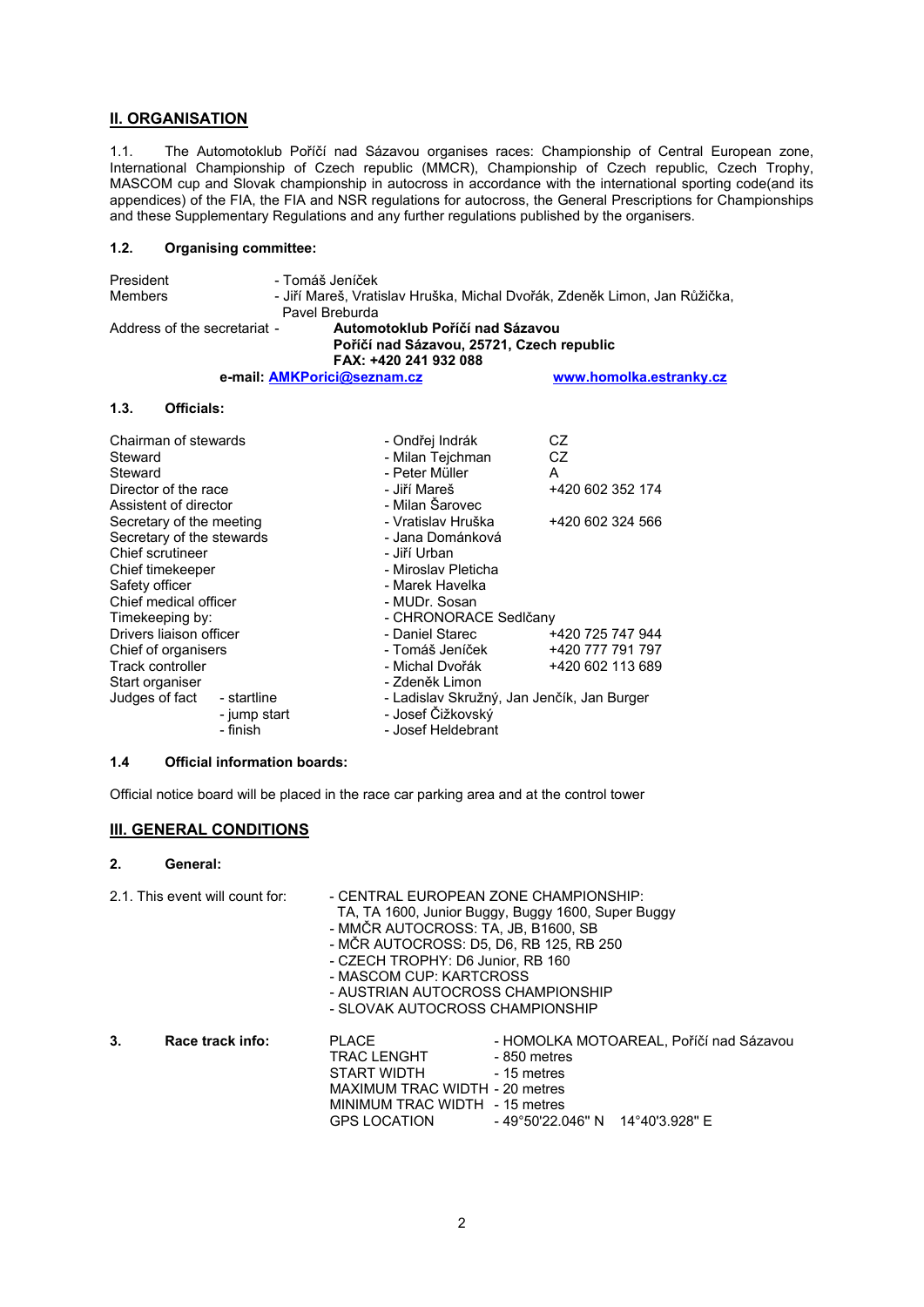#### **4. Entry forms:**

Any person or firm carrying national or international racer license valid for this race can become a contestant.

#### **5. Entries:**

5.1. Applications must arrive at the Secretariat (as above) latest on the  $4<sup>th</sup>$  of July 2016 - 24:00.

5.2. Contestants from abroad will have to include consent of their ASN in accordance with the Art. 2.3.8 of the International Sporting Code.

5.3. Maximum number of contestants in the each division is 35.

#### **Reservation of the parking lot is possible only on the basis of filed applications and upon payment entrance deposit.**

#### **6. Start and insurance fees:**

6.1. Regular entry fee (start and insurance) is set to CZK 2300 (EUR 95) for each vehicle. Racer buggy fee is CZK 1800 (EUR 70). Fees must be paid by transfer not later than the closing date for entries. **Payment information: bank - Česká spořitelna, IBAN: CZ54 0800 0000 0003 2021 7399, BIC: GIBACZPX, note – drivers´ name, division.** 

#### **There will be also a fee CZK 500 (EUR 20) collected for energy and services.**

6.2. Increased fee CZE 4000 (EUR 160) for RB CZK 3000 (EUR 120) could be required when a contestant declines to carry sponsor advertisement or for late entry.

6.3. Fees shall be returned only in case of cancellation of this event or refusing the application form.

#### **7. Insurance**

7.1. The Autoclub CR (A.C.C.R.) concluded with Ceska podnikatelska pojistovna a.s. - Vienna Insurance group through intermediary co. RENOMIA a.s. frame insurance contract no. 0013875833 of liability of the organiser for damage caused to others in connection with a sport enterprise up to the sum of CZK 10 000 000.

7.2. As part of this agreement is liability insurance for damage caused to another enterprise, and that the participant or his car. Insurance does not cover damage caused to health or property of the other participants in the event. The indemnity limit per participant plant is CZK 10 million per claim with an integral excess of CZK 5.000 it means that damages to CZK 5.000 will be not refunded and damage over this limit will be paid in full. 7.3. Each driver is obliged to conclude his/her own personal injury insurances and provide proof of validity at the

admin. check. Starters from abroad must include coverage of medical treatment specifically for Czech Republic.

#### **IV. CHECKING**

#### **9. Administrative checking**

9.1. Administrative checks shall be conducted at secretary's office, on the first floor of the control tower. All potential participants or their official representatives must go through the administrative checking procedure. 9.2. All fees in proper amounts shall be paid and respective receipts presented with the documents needed for administrative checking.

#### **10. Scrutineering**

10.1. Contestants or their official representatives must present each participating vehicle for the technical inspection procedure in the delegated area of the paddock. Vehicles **not conforming** to safety rules of FIA (App. J) will be excluded from the race.

#### **V. RUNNING OF THE EVENT**

#### **12. Practice and information for drivers**

12.1. Two qualifying practice sessions are organised in order of numbers (second in reverse sequence) and these are obligatory for each division. Maximum number

| Maximum number of vehicles on track by divisions: SB, B1600, JB, |                                       | - 7 vehicles  |
|------------------------------------------------------------------|---------------------------------------|---------------|
|                                                                  | TA, D5, D6, H, Kartcross - 8 vehicles |               |
|                                                                  | RB.                                   | - 10 vehicles |

There will be run 3 laps after first vehicle on track and timing will be registered only from the second lap. The best time of one lap from all official training sessions will be decisive for starting positions for the first race. In the event of a parity on the grid will determine the next best lap time of the drivers who have concordance. Each driver must complete at least one lap in practice. If this fails,it may be allowed to start at the discretion of the stewards. Practice must be listed separately for each division.

#### **14. Qualifying**  By divisions:

| Dy ulvisiolis. |                                                 |        |
|----------------|-------------------------------------------------|--------|
|                | RB 160, RB 125, RB 250                          | 4 laps |
|                | TA, TA1600, JB, B1600, SB, D5, D6, H, Kartcross | 5 laps |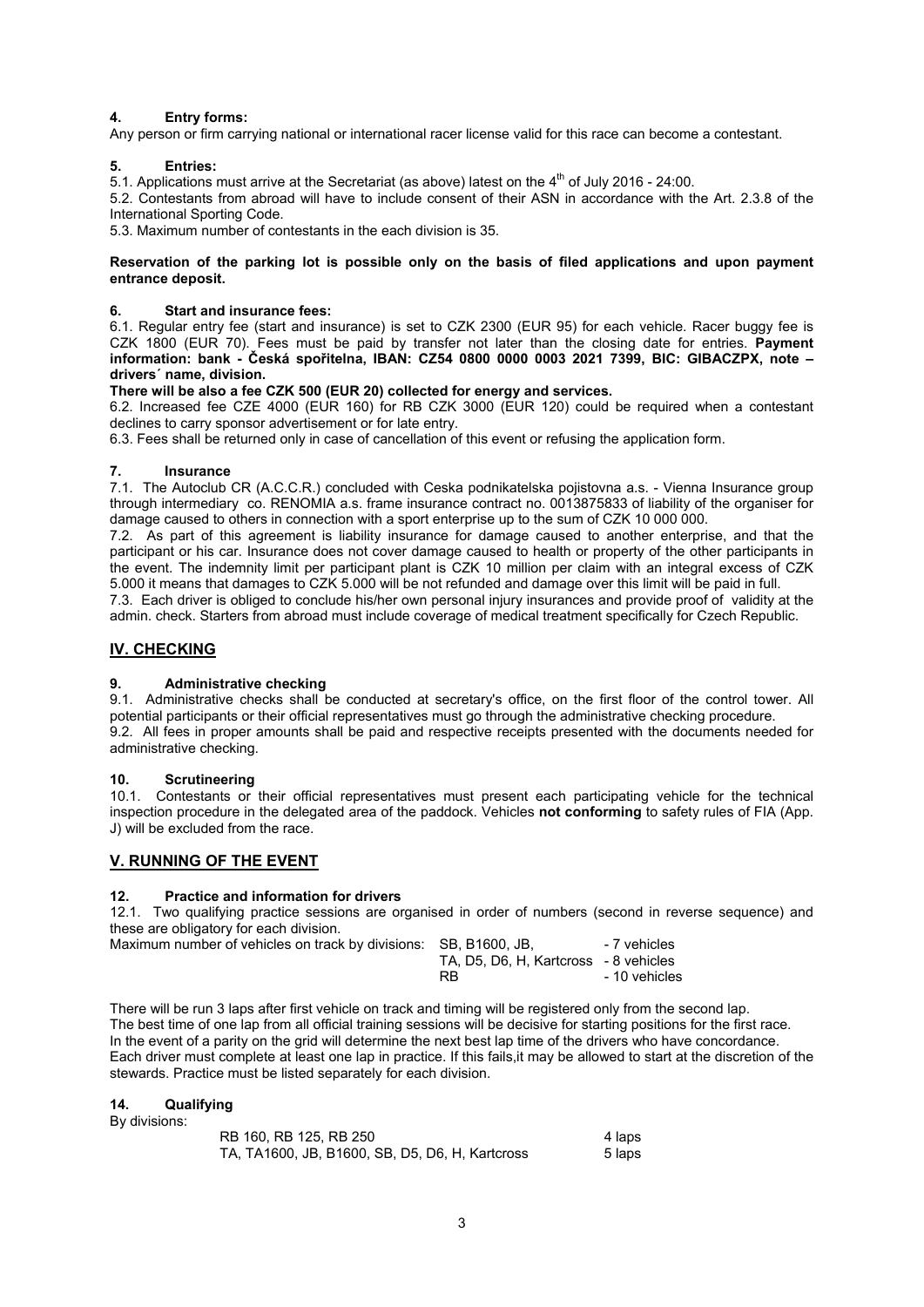#### **15. Semi-finals and finals**

| Semi-finals by divisions: |                                                 |        |
|---------------------------|-------------------------------------------------|--------|
|                           | RB 160, RB 125, RB 250                          | 5 laps |
|                           | TA, TA1600, JB, B1600, SB, D5, D6, H, Kartcross | 6 laps |
| Finals by divisions:      |                                                 |        |
|                           | RB 160, RB 125, RB 250                          | 5 laps |
|                           | TA, TA1600, JB, B1600, SB, D5, D6, H, Kartcross | 7 laps |

### **VI. PARC FERME – RESULTS - PROTESTS**

**18.** Parc Ferme will be established on the side of paddock.

**19.** All official results will be posted on official notice boards immediately after verification.

#### **20. Protests - appeals**

**20.1** Protests must be filed in accordance with MSR. All protests must be in writing and must be given to the race director or his assistant, or in their absence of stewards together with the amount of 10.000 CZK. If the protest requires the dismantling and re-assembly of different parts of a car, the claimant must make a deposit of up to 250.000 CZK.

**20.5** Competitors have the right to appeal, as set out in article 15.2, 15.3 and 15.4 of ISC. The amount of the appeal is 20.000 CZK.

#### **VII. PRIZES AND CUPS**

21. The prize giving ceremony will be conducted immediately after the last final run in front of the control tower. Drivers having achieved first three positions are obligated to join in the ceremony or their prizes can be forfeited.

#### **VIII. ADDITIONAL INFORMATION**

#### **22. Fire extinguishers**

Each driver has to ensure a fire extinguisher of minimum weight of 5 kilograms, which will be at hand in his / her team area all time.

#### **23. Environmental protection**

Each driver must have a plastic sheet (minimum size of 4 x 5 metres, RB 2x3 metres) which places on the ground under his / her race vehicle as a precaution against soil contamination from oil, gasoline etc.

#### **24. Drivers liaison officer**

Liaison officer will be reachable in the nearness of the control tower or paddock; his pictures will be posted on the official information boards and will wear a reflection vest with a tag and a phone number.

#### **25. Referee camera**

All competitors must have installed referee camera in their vehicle during all race. The competitor is responsible for the correct positioning of the camera and captures everything what's happening at the rear of his car. It is also responsible for adequate capacity battery and memory card. Stewards can impose a penalty (up to exclusion from the race) in case of malfunction of the camera. The weight of the camera is calculated on the minimum weight of the vehicle. Competitors are responsible for turning on the camera during trainings, races, semi-finals and finals. The camera must start filming immediately after arrive to pre-start area till the return to paddock. Liaison officers must have access to the recordings all the time for solving situations on the track or for the case of eventual protest. Record from the camera must have a minimum resolution of 1920x1080 Mpx / 30 fps (Full HD). Contestants are obligated to provide the record on SD card in size 32 x 24 x 2.1 mm and in format MP4 or MPEG4. Record which will be provided in another resolution, on another carrier or another format will be considered as non-delivery record. Scrutineers are entitled to check attaching the cameras at anytime before or after ride.

#### **26. Authorisation**

These supplementary regulations were approved by A.C.C.R. on **13th June 2016**, VISA no. **AX00616**.

ing. Vratislav Hruška Jiří Mareš tajemník závodu **ředitel závodu** ředitel závodu ředitel závodu